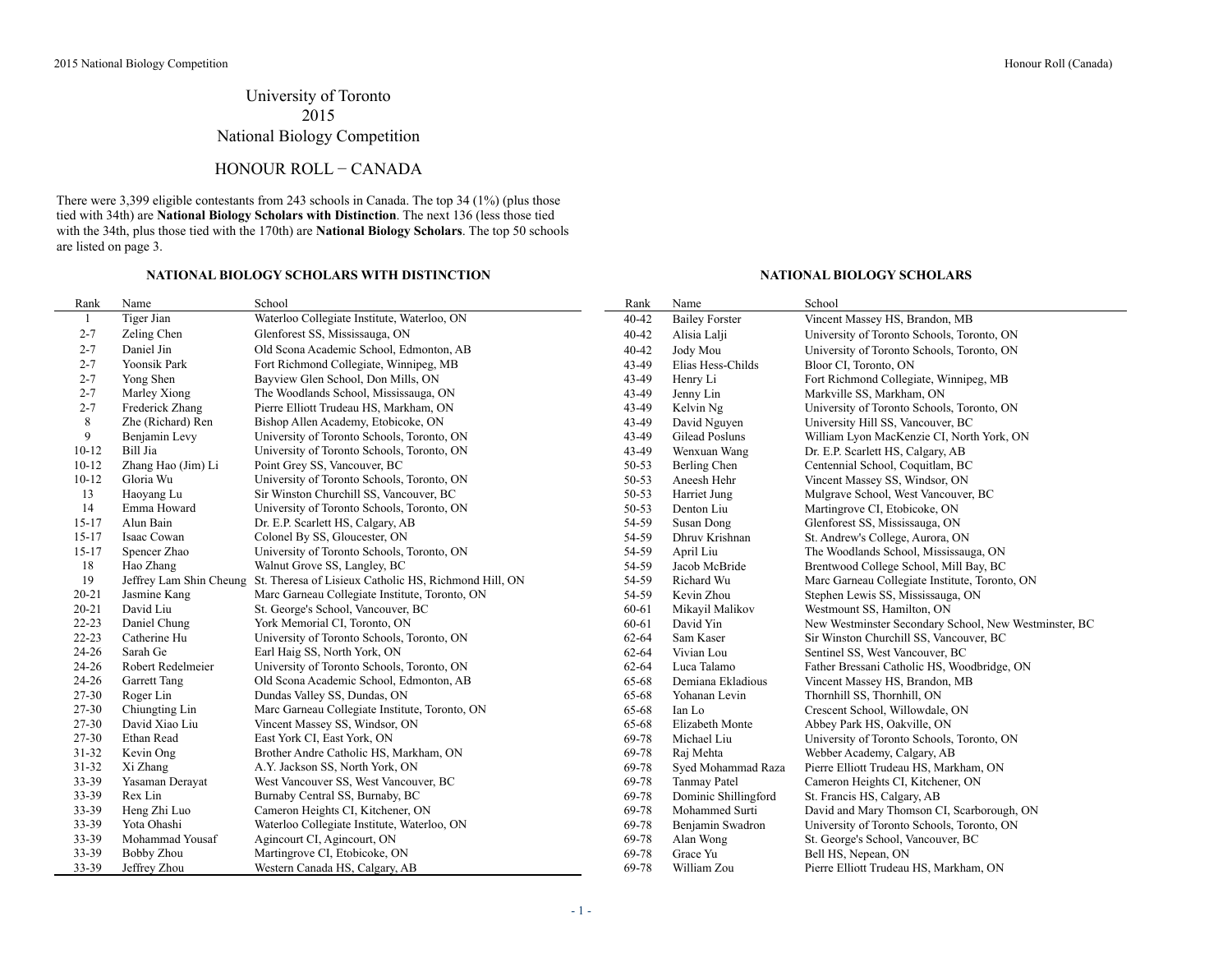| 79-80              | Julia Bryson          | Westmount SS, Hamilton, ON                            | 126-141            | Eric Lin              | Vincent Massey HS, Brandon, MB                   |
|--------------------|-----------------------|-------------------------------------------------------|--------------------|-----------------------|--------------------------------------------------|
| 79-80              | Isaac Gibbs           | Riverdale CI, Toronto, ON                             | 126-141            | Can Lu                | William Lyon MacKenzie CI, North York, ON        |
| 81-83              | John Carney           | Royal St George's College, Toronto, ON                | 126-141            | Sabrina Nguyen        | William Lyon MacKenzie CI, North York, ON        |
| 81-83              | Fiona Macdonald       | Sir Winston Churchill C and VI, Thunder Bay, ON       | 126-141            | Jaeseung Park         | University Hill SS, Vancouver, BC                |
| 81-83              | Michael West          | Crescent School, Willowdale, ON                       | 126-141            | Jenisha Patel         | Vanier College, Montreal, QC                     |
| 84-94              | Roman Boychuk         | Bishop Allen Academy, Etobicoke, ON                   | 126-141            | Hayden Wong           | Thornhill SS, Thornhill, ON                      |
| 84-94              | Joseph Fonseca        | St. Anne's Catholic SS, Clinton, ON                   | 126-141            | Angi Wu               | William Lyon MacKenzie CI, North York, ON        |
| 84-94              | <b>Turner Garrow</b>  | Royal St George's College, Toronto, ON                | 126-141            | Elizabeth Yan         | Sir Winston Churchill HS, Calgary, AB            |
| 84-94              | Willie Li             | Henry Wise Wood HS, Calgary, AB                       | 142-150            | Andreea Chiorean      | Cameron Heights CI, Kitchener, ON                |
| 84-94              | Hanzhen Lin           | Markham DHS, Markham, ON                              | 142-150            | Sarah Halldorson      | Mulgrave School, West Vancouver, BC              |
| 84-94              | Chang Lu              | Mulgrave School, West Vancouver, BC                   | 142-150            | Matthew Jokel         | Martingrove CI, Etobicoke, ON                    |
| 84-94              | Daniel Lysak          | Mary Ward Catholic SS, Scarborough, ON                | 142-150            | Bella Phan            | Rick Hansen SS, Mississauga, ON                  |
| 84-94              | Ashley Wang           | Pierre Elliott Trudeau HS, Markham, ON                | 142-150            | James Schmidt         | River East Collegiate, Winnipeg, MB              |
| 84-94              | Sara Wang             | St. John's-Ravenscourt School, Winnipeg, MB           | 142-150            | Divya Shah            | Harry Ainlay HS, Edmonton, AB                    |
| 84-94              | Susan Zhang           | Dr. E.P. Scarlett HS, Calgary, AB                     | 142-150            | Jeremy Slayter        | Kennebecasis Valley HS, Quispamsis, NB           |
| 84-94              | Monica Ghebrial       | Vincent Massey HS, Brandon, MB                        | 142-150            | Dana Whitcomb         | Bloor CI, Toronto, ON                            |
| 95-106             | <b>Anthony Baek</b>   | Vincent Massey HS, Brandon, MB                        | 142-150            | Thomas Zheng          | Heart Lake SS, Brampton, ON                      |
| 95-106             | Cameron Kendrick      | Nepean HS, Ottawa, ON                                 | 151-157            | Kevin Dada            | Brentwood College School, Mill Bay, BC           |
| 95-106             | Ning Fu               | Earl Haig SS, North York, ON                          | 151-157            | Linda Li              | Richmond Hill HS, Richmond Hill, ON              |
| 95-106             | Lior Levy             | William Lyon MacKenzie CI, North York, ON             | 151-157            | Shikha Patel          | Father Michael McGivney Catholic HS, Markham, ON |
| 95-106             | Elvin Limpin          | Western Canada HS, Calgary, AB                        | 151-157            | Jean Ouirino          | St. Francis Xavier SS, Mississauga, ON           |
| 95-106             | Souvik Maiti          | Sir Winston Churchill HS, Calgary, AB                 | 151-157            | Vivian Xu             | Northern SS, Toronto, ON                         |
| 95-106             | Sandra Nguyen         | The Woodlands School, Mississauga, ON                 | 151-157            | Suliat Yakubu         | Henry Wise Wood HS, Calgary, AB                  |
| 95-106             | Frieda Rong           | Marc Garneau Collegiate Institute, Toronto, ON        | 151-157            | Pei Yuan Zheng        | Western Canada HS, Calgary, AB                   |
| 95-106             | Daphne Walford        | Westmount SS, Hamilton, ON                            | 158-171            | Harkamal Ajrha        | Michael Power St. Joseph HS, Etobicoke, ON       |
| 95-106             | Greg Yousif           | Assumption College Catholic HS, Windsor, ON           | 158-171            | Olamiposi Akinsooto   | Hillfield Strathallan College, Hamilton, ON      |
| 95-106             | Lisa Yu               | University of Toronto Schools, Toronto, ON            | 158-171            | Briana Archdeacon     | Woodroffe HS, Ottawa, ON                         |
| 95-106             | Zijian Zhou           | Glenforest SS, Mississauga, ON                        | 158-171            | Ji Yoon Baik          | West Vancouver SS, West Vancouver, BC            |
| 107-108            | Daniyar Akhmedianov   | North Toronto CI, Toronto, ON                         | 158-171            | Harry Dong            | University of Toronto Schools, Toronto, ON       |
| 107-108            | Simon Lam             | University of Toronto Schools, Toronto, ON            | 158-171            | Yupan Dong            | Sir Winston Churchill SS, Vancouver, BC          |
| 109-116            | Zahra Jaberi          | St. Robert Catholic HS, Thornhill, ON                 | 158-171            | Suyeon Kim            | Burnaby Mountain SS, Burnaby, BC                 |
| 109-116            | Matthew McNeil        | Nepean HS, Ottawa, ON                                 | 158-171            | Luca Kong             | Crescent School, Willowdale, ON                  |
| 109-116            | Amogh Natu            | St. Robert Catholic HS, Thornhill, ON                 | 158-171            | Chu Qian Li           | Dr. E.P. Scarlett HS, Calgary, AB                |
| 109-116            |                       |                                                       |                    |                       |                                                  |
| 109-116            | Nelson Ribeiro        | St. Theresa of Lisieux Catholic HS, Richmond Hill, ON | 158-171<br>158-171 | Jonguk Lim            | St. Andrew's College, Aurora, ON                 |
|                    | Seiyon Sohn           | University of Toronto Schools, Toronto, ON            |                    | Si Xian Liu           | Western Canada HS, Calgary, AB                   |
| 109-116            | Deborah Tsao          | St. John's-Ravenscourt School, Winnipeg, MB           | 158-171            | Andrea Rossos         | Bayview Glen School, Don Mills, ON               |
| 109-116<br>109-116 | Mieke Uhryniuk-Smith  | Vincent Massey HS, Brandon, MB                        | 158-171            | Shideh Saebnoorizhang | Lisgar CI, Ottawa, ON                            |
|                    | Chen Xing             | Cameron Heights CI, Kitchener, ON                     | 158-171            | Josh Tenyenhuis       | Guelph C and VI, Guelph, ON                      |
| 117-125            | Monish Ahluwalia      | Mentor College, Mississauga, ON                       |                    |                       |                                                  |
| 117-125<br>117-125 | Chi-Hong Cheung       | Bell HS, Nepean, ON                                   |                    |                       |                                                  |
|                    | Robert Fiedorek       | Webber Academy, Calgary, AB                           |                    |                       |                                                  |
| 117-125            | Abdullah Haroon       | Abbey Park HS, Oakville, ON                           |                    |                       |                                                  |
| 117-125            | Mijia Murong          | Cameron Heights CI, Kitchener, ON                     |                    |                       |                                                  |
| 117-125            | Mahtab Naserifar      | Earl Haig SS, North York, ON                          |                    |                       |                                                  |
| 117-125            | Samantha Starkey      | West Point Grey Academy, Vancouver, BC                |                    |                       |                                                  |
| 117-125            | Emily Thorburn-Winsor | University of Toronto Schools, Toronto, ON            |                    |                       |                                                  |
| 117-125            | Brendan Zych          | Nelson HS, Burlington, ON                             |                    |                       |                                                  |
| 126-141            | Yifei Chen            | Bayview SS, Richmond Hill, ON                         |                    |                       |                                                  |
| 126-141            | Amber Donnelly        | Vincent Massey HS, Brandon, MB                        |                    |                       |                                                  |
| 126-141            | Shannon Egan          | University of Toronto Schools, Toronto, ON            |                    |                       |                                                  |
| 126-141            | Jason Fong            | Thornhill SS, Thornhill, ON                           |                    |                       |                                                  |
| 126-141            | Denzyl Holder Layne   | Victoria Park CI, North York, ON                      |                    |                       |                                                  |
| 126-141            | <b>Brett Holmes</b>   | Henry Wise Wood HS, Calgary, AB                       |                    |                       |                                                  |
| 126-141            | Kunal Khemani         | St. Andrew's College, Aurora, ON                      |                    |                       |                                                  |
| 126-141            | Chanyoung Kim         | Waterloo Collegiate Institute, Waterloo, ON           |                    |                       |                                                  |